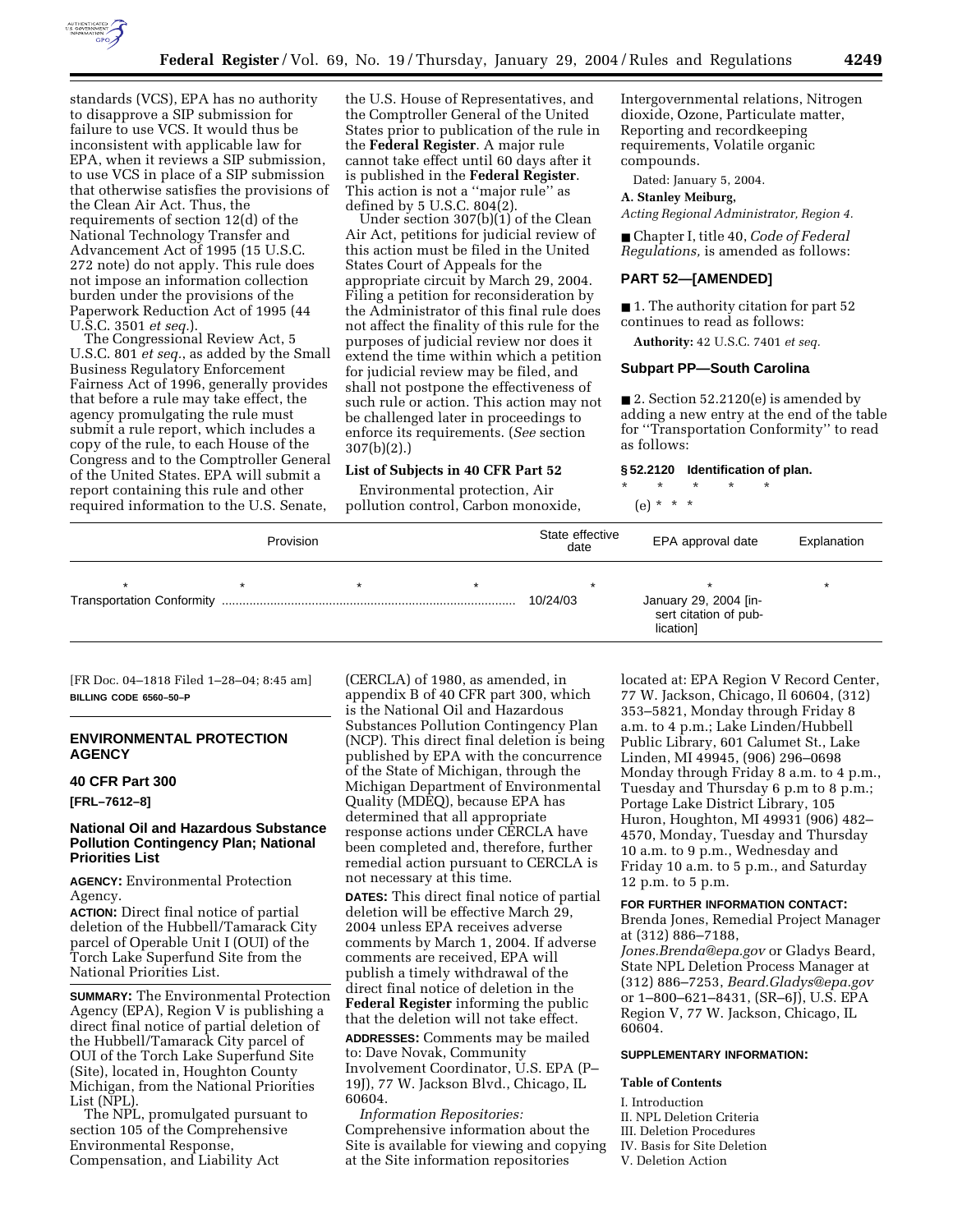# **I. Introduction**

EPA Region V is publishing this direct final notice of deletion of the Hubbell/ Tamarack City parcel of OUI of the Torch Lake, Superfund Site from the NPL.

The EPA identifies sites that appear to present a significant risk to public health or the environment and maintains the NPL as the list of those sites. As described in § 300.425(e)(3) of the NCP, sites deleted from the NPL remain eligible for remedial actions if conditions at a deleted site warrant such action.

Because EPA considers this action to be non-controversial and routine, EPA is taking it without prior publication of a notice of intent to delete. This action will be effective March 29, 2004 unless EPA receives adverse comments by March 1, 2004 on this document. If adverse comments are received within the 30-day public comment period on this document, EPA will publish a timely withdrawal of this direct final partial deletion before the effective date of the deletion and the deletion will not take effect. EPA will, as appropriate, prepare a response to comments and continue with the deletion process on the basis of the notice of intent to delete and the comments already received. There will be no additional opportunity to comment.

Section II of this document explains the criteria for deleting sites from the NPL. Section III discusses procedures that EPA is using for this action. Section IV discusses the Hubbell/Tamarack City portion of the Torch Lake Superfund Site and demonstrates how it meets the deletion criteria. Section V discusses EPA's action to delete the Site from the NPL unless adverse comments are received during the public comment period.

# **II. NPL Deletion Criteria**

Section 300.425(e) of the NCP provides that releases may be deleted from the NPL where no further response is appropriate. In making a determination to delete a release from the NPL, EPA shall consider, in consultation with the State, whether any of the following criteria have been met:

i. Responsible parties or other persons have implemented all appropriate response actions required;

ii. All appropriate Fund-financed (Hazardous Substance Superfund Response Trust Fund) responses under CERCLA have been implemented, and no further response action by

responsible parties is appropriate; or iii. The remedial investigation has shown that the release poses no

significant threat to public health or the environment and, therefore, the taking of remedial measures is not appropriate.

Even if a site is deleted from the NPL, where hazardous substances, pollutants, or contaminants remain at the deleted site above levels that allow for unlimited use and unrestricted exposure, CERCLA section 121(c), 42 U.S.C. 9621(c), requires that a subsequent review of the site be conducted at least every five years after the initiation of the remedial action at the deleted site to ensure that the action remains protective of public health and the environment. If new information becomes available which indicates a need for further action, EPA may initiate remedial actions. Whenever there is a significant release from a site deleted from the NPL, the deleted site may be restored to the NPL without application of the hazard ranking system.

#### **III. Deletion Procedures**

The following procedures apply to deletion of this Site:

(1) The EPA consulted with Michigan on the deletion of the Site from the NPL prior to developing this direct final notice of deletion.

(2) Michigan concurred with deletion of the Site from the NPL.

(3) Concurrently with the publication of this direct final notice of deletion, a notice of intent to delete is published today in the ''Proposed Rules'' section of the **Federal Register**, is being published in a major local newspaper of general circulation at or near the Site, and is being distributed to appropriate federal, state, and local government officials and other interested parties. The newspaper notice announces the 30-day public comment period concerning the notice of intent to delete the Site from the NPL.

(4) The EPA placed copies of documents supporting the deletion in the site information repositories identified above.

(5) If adverse comments are received within the 30-day public comment period on this document, EPA will publish a timely notice of withdrawal of this direct final notice of deletion before its effective date and will prepare a response to comments and continue with a decision on the deletion based on the notice of intent to delete and the comments already received

Deletion of a site from the NPL does not itself create, alter, or revoke any individual's rights or obligations. Deletion of a site from the NPL does not in any way alter EPA's right to take enforcement actions, as appropriate. The NPL is designed primarily for informational purposes and to assist

EPA management. Section 300.425(e)(3) of the NCP states that the deletion of a site from the NPL does not preclude eligibility for future response actions should future conditions warrant such actions.

#### **IV. Basis for Site Deletion**

The following information provides EPA's rationale for deleting this Site from the NPL.

# *Site Location*

The Torch Lake Superfund Site (the Site) is located on the Keweenaw Penninsula in Houghton County, Michigan. The Site includes Torch Lake, the west shore of Torch Lake, the northern portion of Portage Lake, the Portage Lake Canal, Keweenaw Waterway, the North Entry to Lake Superior, Boston Pond, Calumet Lake, and other areas associated with the Keweenaw Basin. Tailing piles and slag piles deposited along the western shore of Torch Lake, Northern Portage Lake, Keweenaw Waterway, Lake Superior, Boston Pond, and Calumet Lake are also included as part of the Site. Tailing piles are located at Lake Linden, Hubbell/Tamarack City, Mason, Calumet Lake, Boston Pond, Michigan Smelter, Isle-Royale, Dollar Bay, and Gross Point. Slag piles are located at Quincy Smelter and Hubbell City.

# *Site History*

Torch Lake was the site of copper milling and smelting facilities and operations for over 100 years. The lake was a repository of milling wastes, and served as the waterway to transportation to support the mining industry. The first mill opened on Torch Lake in 1868. At the mills, copper was extracted by crushing or ''stamping'' the rock into smaller pieces and driving them through successively smaller meshes. The copper and crushed rock were separated by gravimetric sorting in a liquid medium. The copper was sent to a smelter. The crushed rock particles, called ''tailings'', were discarded along with mill processing water, typically by pumping into the lakes.

Mining output, milling activity, and tailing production peaked in the Keweenaw Peninsula in the early 1900s to 1920. All of the mills at Torch Lake were located on the west shore of the lake and many other mining mills and smelters were located throughout the Keweenaw Peninsula. In about 1916, advances in technology allowed recovery of copper from tailings previously deposited in Torch Lake. Dredges were used to collect submerged tailings which were then screened, recrushed, and gravity separated. An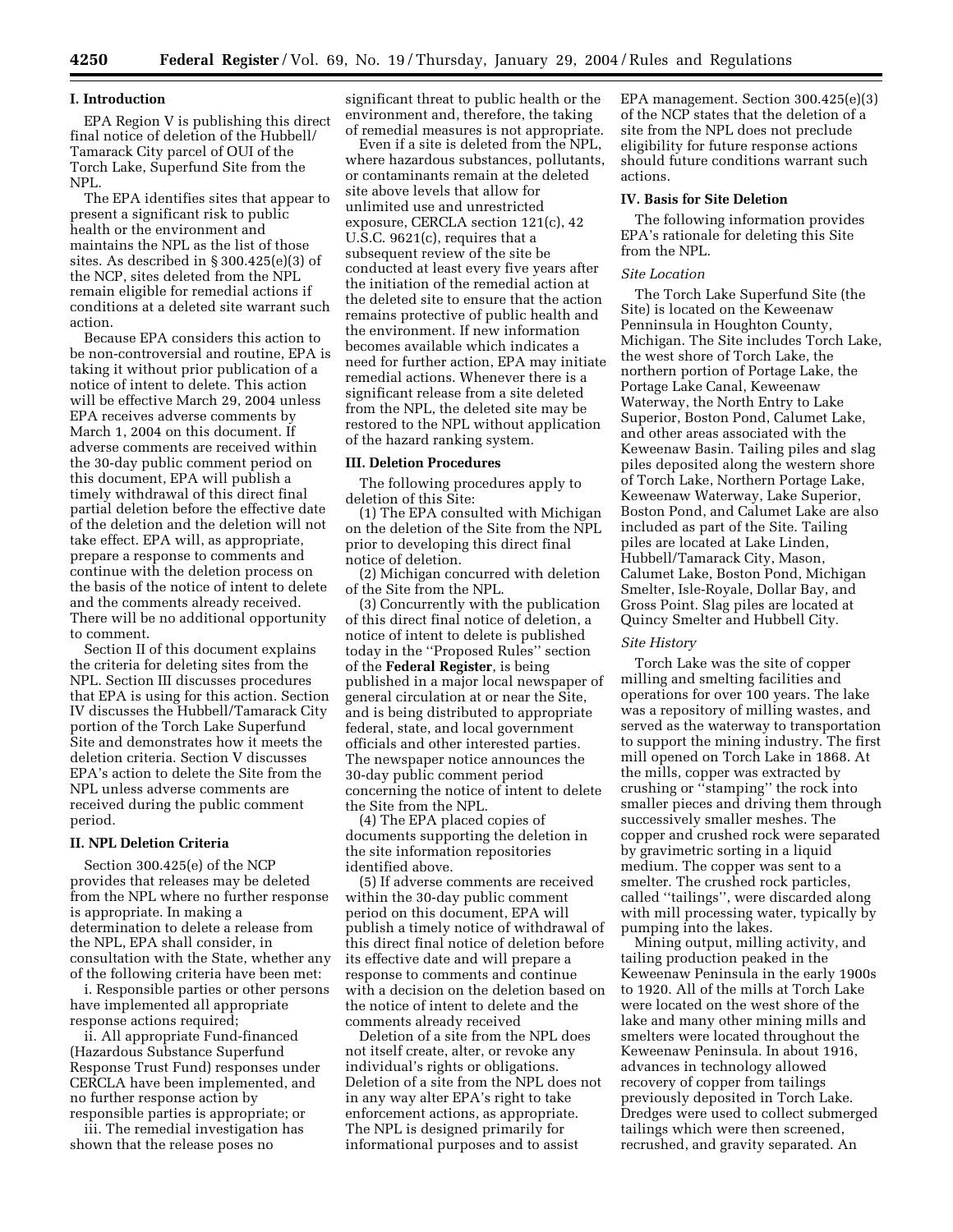ammonia leaching process involving cupric ammonium carbonate was used to recover copper and other metals from conglomerate tailings. During the 1920s, chemical reagents were used to further increase the efficiency of reclamation. The chemical reagents included lime, pyridine oil, coal tar creosotes, wood creosote, pine oil, and xanthates. After reclamation activities were complete, chemically treated tailings were returned to the lakes. In the 1930s and 1940s, the Torch Lake mills operated mainly to recover tailings in Torch Lake. In the 1950s, copper mills were still active, but by the late 1960s, copper milling had ceased.

Over 5 million tons of native copper was produced from the Keweenaw Peninsula and more than half of this was processed along the shores of Torch Lake. Between 1868 and 1968, approximately 200 million tons of tailings were dumped into Torch Lake filling at least 20 percent of the lake's original volume.

In June 1972, a discharge of 27,000 gallons of cupric ammonium carbonate leaching liquor occurred into the north end of Torch Lake from the storage vats at the Lake Linden Leaching Plant. The Michigan Water Resources Commission (MWRC) investigated the spill. The 1973 MWRC report discerned no deleterious effects associated with the spill, but did observe that discoloration of several acres of lake bottom indicated previous discharges.

In the 1970s, environmental concern developed regarding the century-long deposition of tailings into Torch Lake. High concentrations of copper and other heavy metals in Torch Lake sediments, toxic discharges into the lakes, and fish abormalities prompted many investigations into long- and short-term impacts attributed to mine waste disposal. The International Joint Commission's Water Quality Board designated the Torch Lake basin as a Great Lakes Area of Concern (AOC) in 1983. Also in 1983, the Michigan Department of Public Health announced an advisory against the consumption of Torch Lake sauger and walleye fish due to tumors of unknown origin. The Torch Lake Site was proposed for inclusion on the National Priorities List (NPL) in October of 1984. The Site was placed on the NPL in June 1986. The Torch Lake Site is also on the list of sites identified under Michigan's Natural Resources and Environmental Protection Act 451 part 201.

A Draft Remedial Action Plan (RAP) for the Torch Lake AOC was developed by Michigan Department of Natural Resources (MDNR) in October 1987 to address the contamination problems

and to recommend the remedial action for Torch Lake. Revegetation of lakeshore tailings to minimize air-borne particulate matter was one of the recommended remedial actions in the RAP.

Attempts to establish vegetation on the tailing piles in Hubbell/Tamarack City have been conducted since the 1960s to stabilize the shoreline and to reduce air particulate from tailings. It has been estimated that 40 to 50 percent of tailings in this area are vegetated.

# *Remedial Investigation and Feasibility Study (RI/FS)*

On May 9, 1988, Special Notice Letters were issued to Universal Oil Products (UOP) and Quincy Mining Co. to perform a Remedial Investigation/ Feasibility Study (RI/FS). UOP is the successor corporation of Calumet Hecla Mining Company which operated its milling and smelting on the shore of Lake Linden and disposed of the generated tailings in the area. On June 13, 1988, a Notice Letter was issued to Quincy Development Company, which was the current owner of a tailing pile located on the lake shore of Mason City. Negotiations for the RI/FS Consent Order with these Potentially Responsible Parties (PRPs) were not successful due to issues such as the extent of the Site, and the number of PRPs. Subsequently, U.S. EPA contracted with Donohue & Associates in November 1988 to perform the RI/FS at the Site.

On June 21, 1989, U.S. EPA collected a total of eight samples from drums located in the Old Calumet and Hecla Smelting Mill Site near Lake Linden, the Ahmeek Mill Site near Hubbell City, and the Quincy Site near Mason. On August 1, 1990, nine more samples were collected from drums located above the Tamarack Site near Tamarack City. Based on the results of these samples, U.S. EPA determined that some of these drums may have contained hazardous substances. During the week of May 8, 1989, the U.S. EPA also conducted ground penetrating radar and a subbottom profile (seismic) survey of the bottom of Torch Lake. The area in which this survey was conducted is immediately off-shore from the Old Calumet and Hecla Smelting Mill Site. The survey located several point targets (possibly drums) on the bottom of Torch Lake. Based on the drum sampling results and seismic survey, U.S. EPA executed an Administrative Order by Consent, dated July 30, 1991, which required six companies and individuals to sample and remove drums located on the shore and lake bottom. Pursuant to the Administrative Order, these entities

removed 20 drums with unknown contents off-shore from the Peninsula Copper Inc., and the Old Calumet and Hecla Smelting Mill Site in September 1991. A total of 808 empty drums were found in the lake bottom. These empty drums were not removed from the lake bottom. A total of 82 drums and minor quantities of underlying soils were removed from the shore of Torch Lake. The removed drums and soils were sampled, over packed, and disposed offsite at a hazardous waste landfill.

Due to the size and complex nature of the Site, three OUs have been defined for the Site. OU I includes surface tailings, drums, and slag piles on the western shore of Torch Lake. Approximately 500 acres of tailings are exposed surficially in OU I. The Hubbell/Tamarack parcel is included in OU I, in addition to the Lake Linden and Mason parcels.

OU II includes groundwater, surface water, submerged tailings and sediment in Torch Lake, Portage Lake, the Portage channel, and other water bodies at the site.

OU III includes tailing slag deposits located in the north entry of Lake Superior, Michigan Smelter, Quincy Smelter, Calumet Lake, Isle-Royale, Boston Pond, and Grosse-Point (Point Mills).

Remedial Investigations (RIs) have been completed for all three operable units. The RI and Baseline Risk Assessment (BRA) reports for OU I was finalized in July 1991. The RI and BRA reports for OU III were finalized on February 7, 1992. The RI and BRA reports for OU II were finalized in April 1992. The Ecological Assessment for the entire Site was finalized in May 1992.

#### *Record of Decision Findings*

A Record of Decision (ROD) was completed to select remedial actions for OU I and III on September 30, 1992. A ROD was completed to select remedial actions for OU II on March 31, 1994.

The remedies primarily address ecological impacts. The most significant ecological impact is the severe degradation of the benthic communities in Torch Lake as a result of metal loadings from the mine tailings. The remedial action required that the contaminated stamp sands (tailings) and slag piles contributing to site-specific ecological risks at the Torch Lake Superfund Site (OU I & OU III) be covered with a soil and vegetative cover as identified in the RODs for this Site and as documented in the Final Design Document dated September 10, 1998. The ROD requires deed restrictions to control the use of the tailing piles so that tailings will not be left in a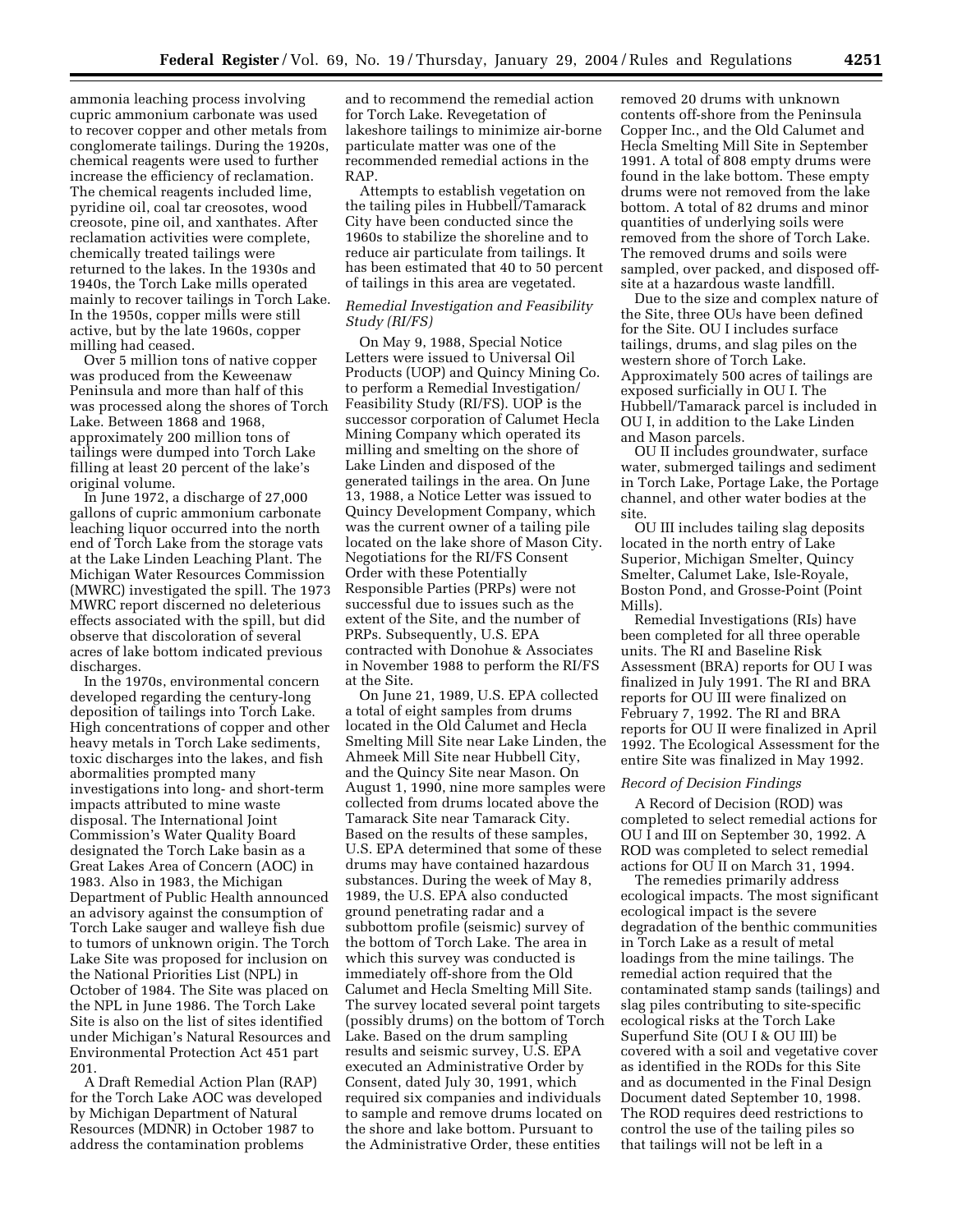condition which is contrary to the intent of the ROD. No further response action was selected for OU II. OU II will be allowed to undergo natural recovery and detoxification.

In addition, the RODs for OU I and OU III required long-term monitoring of Torch Lake to assess the natural recovery and detoxification process after the remedy was implemented. Torch Lake was chosen as a worst-case scenario to study the recovery process. It was assumed that other affected water bodies would respond as well, or better, than Torch Lake to the implemented remedy.

#### *Characterization of Risk*

No additional response action(s) is required at the Hubbell/Tamarack City parcel of the Torch Lake Superfund Site. The Hubbell/Tamarack City parcel has been designated as operational and functional. The current conditions at the Hubbell/Tamarack City parcel are protective of human health and the environment.

#### *Response Action*

A final design for OU I and OU II was completed in September 1998. Also in September 1998, U.S. EPA obligated \$15.2 million for the implementation of the selected remedies for OU I and OU III. As of January 1, 2001, the remedial actions at the Hubbell/Tamarack City portion of OU I have been completed.

The Interagency Agreement (IAG) was signed with USDA-NRCS to perform remedial action (RA) management and oversight. EPA believes that USDA-NRCS was the best choice for construction management and oversight because of its extensive history with soil erosion and stabilization projects, and its experience with the Site.

Actual on-Site construction began in June 1999. Currently, about 85 percent of the Site remedy is complete, including all of OU1 (parcels at Lake Linden, Hubbell/Tamarack and Mason). Hubbell/Tamarack (140 acres covered) was completed by October 2000. However, a washout occurred in 2001 and again in 2002 near the lake outlet of a surface water diversion path. Both washouts were promptly repaired and are expected to remain stable. Copies of the required deed restrictions for the Hubbell/Tamarack parcel were obtained by EPA in 2003 to verify the completion of this component of the remedy and filed in the EPA's Torch Lake Site Administrative Record.

Remediated areas include cover material consisting of six to ten inches of sandy-loam soil and a vegetative mat. The vegetative mat was achieved through a seed mix applied directly on

top of the sandy-loam soil. The seed mix was typically applied at approximately 90 pounds per acre. The typical seed mix contained six species of plants, including perennia ryegrass (*Lolium perene*), tall fescue (*Festuca arundiancea*), creeping red fescue (*Festica rubra*), red clover (*Trifolium pratense*), alfalfa (*vernal Medicago falcata*), and birds foot trefoil (*Lotus comiculatus*). This mix of plant species was selected because of their rapid growth rate and because they are relatively resilient. Rapid stabilization of the soil cover material with vegetation is important at the Site in order to avoid soil washouts and to accommodate the short growing season. Variations of this seed mix were applied to a small number of areas to accommodate landowner preference. Overall, the vegetative growth in most areas is well established and is stabilizing the soil portion of the cover material.

Shoreline protection was also installed along much of the shoreline where the remedy was implemented. Shoreline protection includes rip-rap rock (rock boulders averaging about onefoot in diameter in the shape midway between a sphere and a cube with a specified density and integrity) which protects the remedy from wave erosion.

EPA and MDEQ have determined that RA construction activities have so far been performed according to specifications and anticipate that cover material and shoreline protection installed at the Site will meet remedial action objectives for the Site.

#### *Cleanup Standards*

The objectives of the remedies were to ensure that all soil parcels were soil covered with vegetation. All Hubbell/ Tamarack City parcels were operational and functional for a period up to three years after the construction of the parcel or until the remedy is jointly determined by the U.S. EPA and the MDEQ to be functioning properly and performing as designed.

#### *Operation and Maintenance*

In 1999 and 2000, as part of the remedy requirement for long-term monitoring, EPA conducted environmental sampling as a way to establish the environmental baseline conditions of Torch Lake. It is anticipated that future long-term monitoring events will be conducted by the MDEQ and the results compared to the 2001 baseline study to identify changes and/or establish trends in lake conditions.

The RODs for OU I & OU III required long-term monitoring of Torch Lake to

assess the natural recovery and detoxification process after the remedy was implemented. Other O & M activities include site inspections, repairs and fertilization of the vegetative cover, if necessary. Based on site inspections conducted during Summer 2002 and 2003, repairs and fertilization of the soil and vegetative cover at the Hubbel/Tamarack City parcel are no longer necessary.

#### *Five-Year Review*

Because hazardous substances will remain at the Site above levels that allow for unrestricted use and unlimited exposure, the EPA will conduct periodic reviews at this Site. The review will be conducted pursuant to CERCLA 121 (c) and as provided in the current guidance on Five Year Reviews; OSWER Directive 9355.7–03B–P, Comprehensive Five-Year Guidance, June 2001. The first fiveyear review for the Torch Lake Site was completed on March 4, 2003. This first five-year review stated that EPA intended to pursue partial NPL deletion of Hubbell/Tamarack in 2003.

# *Community Involvement*

Public participation activities have been satisfied as required in CERCLA section 113(k), 42 U.S.C. 9613(k), and CERCLA section 117, 42 U.S.C. 9617. Documents in the deletion docket which EPA relied on for recommendation of the deletion on this Site from the NPL are available to the public in the information repositories.

#### **V. Deletion Action**

The EPA, with concurrence of the State of Michigan, has determined that all appropriate responses under CERCLA have been completed, and that no further response actions, under CERCLA are necessary. Therefore, EPA is deleting the Hubbell/Tamarack City parcel of Torch Lake Superfund Site from the NPL.

Because EPA considers this action to be non-controversial and routine, EPA is taking it without prior publication. This action will be effective March 29, 2004 unless EPA receives adverse comments by March 1, 2004. If adverse comments are received within the 30-day public comment period, EPA will publish a timely withdrawal of this direct final notice of deletion before the effective date of the deletion and it will not take effect. Concurrent with this action EPA will prepare a response to comments and as appropriate continue with the deletion process on the basis of the notice of intent to delete and the comments already received. There will be no additional opportunity to comment.